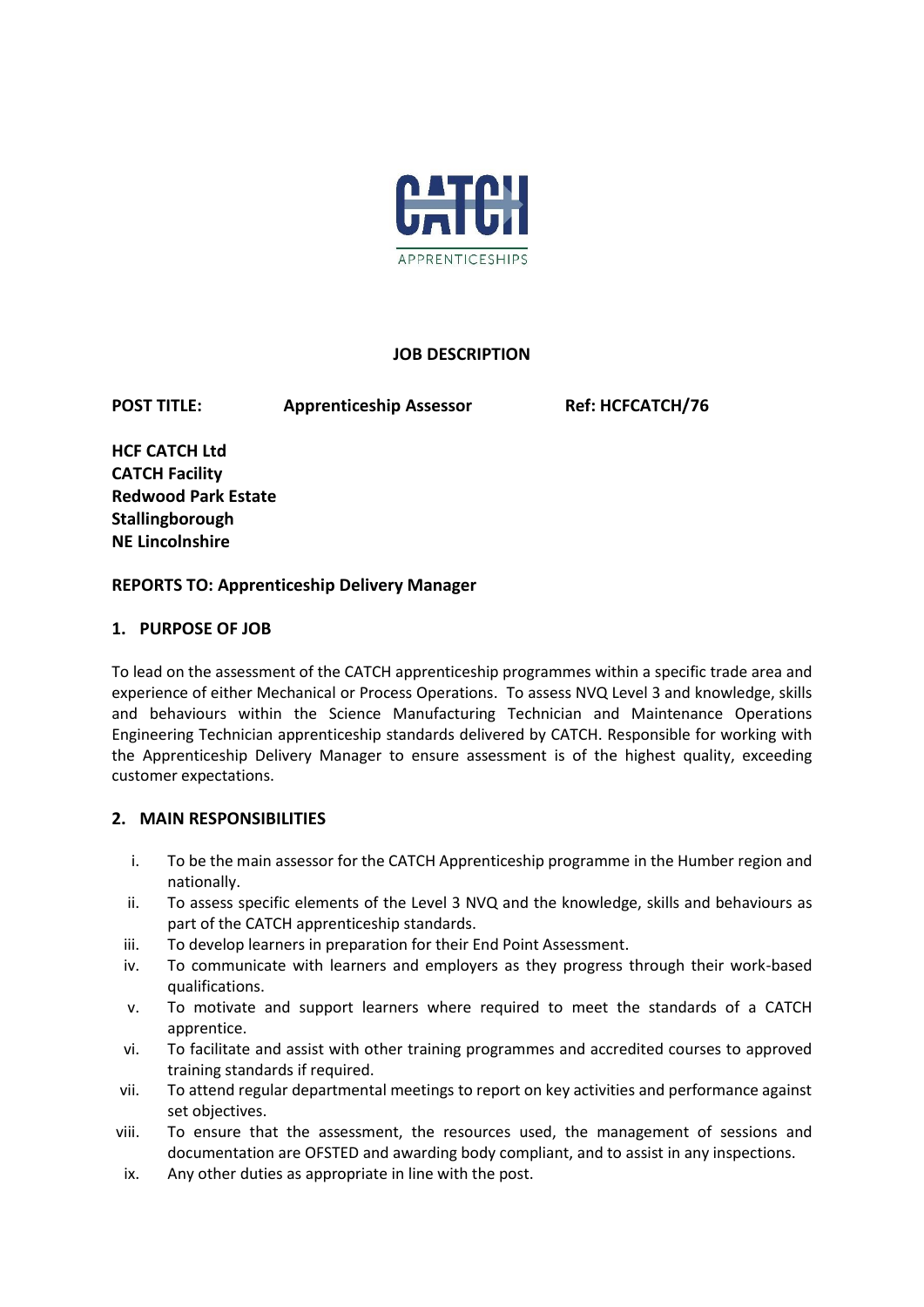# **3. CONTACTS AND RELATIONSHIPS**

**INTERNAL** – Apprentices, CATCH team members mainly Apprenticeship Delivery Manager, Chief Operating Officer, other CATCH trainers/Associates and Business Support Manager. **EXTERNAL** Member companies and their employees responsible for their apprentices.

## **4. DECISIONS**

Discretion – Makes day to day decisions in accordance with the main tasks of the role and in accordance with CATCH policies and guidelines.

## **5. WORK ENVIRONMENT**

- i. Work Demands The post holder will be required to work to overall targets set by the Chief Executive and the CATCH Board of Directors. On a daily basis, reports to the Apprenticeship Delivery Manager. This role involves travel to clients site in the Humber region, West Yorkshire and wider national sites.
- ii. Physical Demands The work may require moving and handling display stands, boxes of publications and other office equipment from time to time.
- iii. Working Conditions The post holder will be based at the Apprenticeship Delivery Centre for delivery of training and have flexibility to either come into the office or work from home on "non-contact days".
- iv. Hours of Work Some 'out of hours' working may be required to meet the needs of the role.

## **6. KNOWLEDGE & SKILLS**

- i. STEM background through industry experience and relevant qualifications
- ii. Qualified Assessor and IQA
- iii. Assessing experience, preferably of apprenticeship programmes including apprenticeship standards and NVQ Level 3.
- iv. Knowledge and experience of trade specific specialism eg. Mechanical or Process Operations
- v. Good planning and organisational abilities
- vi. IT literate with experience of using Word, Excel, Powerpoint, Teams and Moodle.
- vii. Understanding of training and development and relevant qualification systems
- viii. Excellent interpersonal, presentation and communication skills, both verbal and written

## **7. GENERAL**

- i. **Other Duties** The duties and responsibilities in this job description are not restrictive and the post holder may be required to undertake other duties from time to time. Any such duties should not however substantially change the general character of the post.
- ii. **Equal Opportunities** The post holder must carry out his/her duties with regard to our Equal Opportunities policy.
- iii. **Health and Safety** The post holder must carry out his / her duties with full regard to our Health and Safety Procedures.
- iv. **Training** –CATCH policy to provide relevant training and personal development opportunities to support the development of the individual and their role in the organisation.